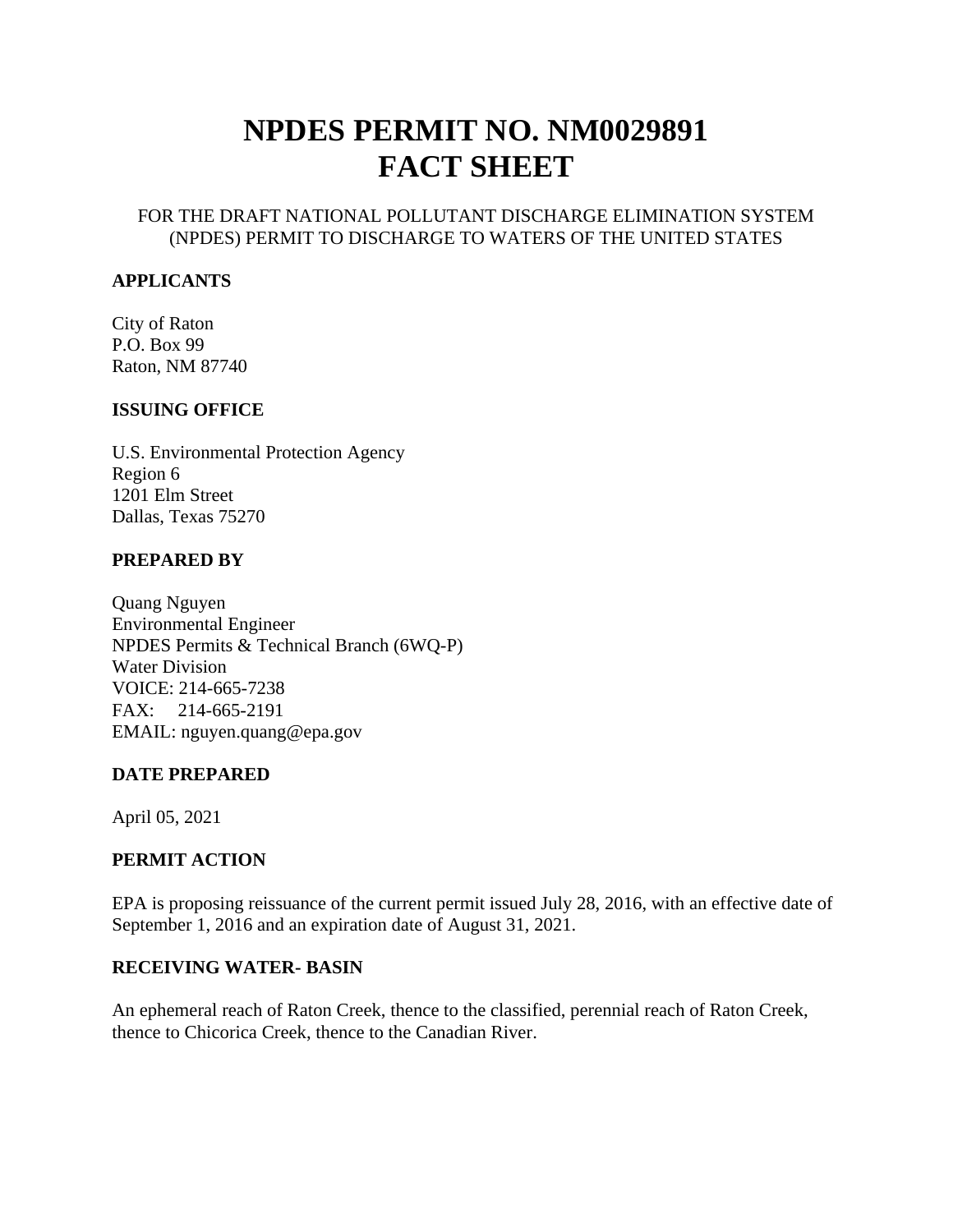# **DOCUMENT ABBREVIATIONS**

In the document that follows, various abbreviations are used. They are as follows:

| Lowest four-day average flow rate expected to occur once every three-years |
|----------------------------------------------------------------------------|
|                                                                            |
|                                                                            |
|                                                                            |
|                                                                            |
|                                                                            |
|                                                                            |
| Carbonaceous biochemical oxygen demand (five-day unless noted otherwise)   |
|                                                                            |
|                                                                            |
|                                                                            |
|                                                                            |
|                                                                            |
|                                                                            |
|                                                                            |
|                                                                            |
|                                                                            |
|                                                                            |
|                                                                            |
|                                                                            |
|                                                                            |
|                                                                            |
|                                                                            |
|                                                                            |
|                                                                            |
|                                                                            |
|                                                                            |
| New Mexico State Standards for Interstate and Intrastate Surface Waters    |
|                                                                            |
|                                                                            |
|                                                                            |
|                                                                            |
|                                                                            |
|                                                                            |
|                                                                            |
|                                                                            |
|                                                                            |
|                                                                            |
|                                                                            |
|                                                                            |
|                                                                            |
|                                                                            |
|                                                                            |
|                                                                            |
|                                                                            |
|                                                                            |
|                                                                            |
|                                                                            |
|                                                                            |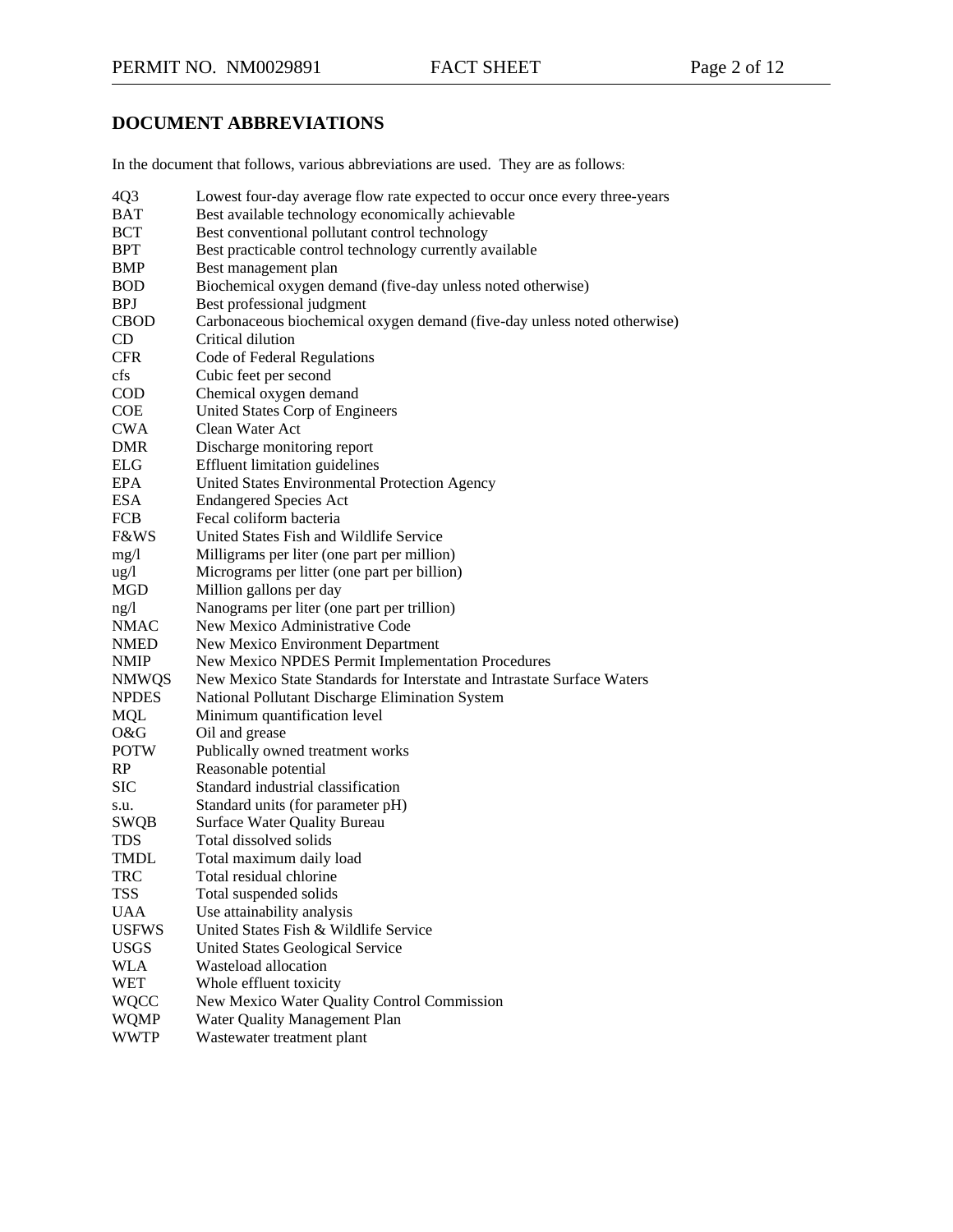## **I. CHANGES FROM THE PREVIOUS PERMIT**

Changes to the permit previously issued on July 28, 2016, with an effective date of September 1, 2016 and an expiration date of August 31, 2021 include

- WET testing (48-Hour Acute) replacing WET testing (7-Day Chronic) monitoring has been added; and,
- Sewage Sludge Requirements (Part IV of the permit) have been removed.

# **II. APPLICANT LOCATION AND ACTIVITY**

Under Standard Industrial Classification (SIC) Code 4941, the applicant currently operates a surface water treatment plant. This plant intakes and treats about 4 MGD of Lake Maloya surface water using coagulation, flocculation, sedimentation, filtration, and disinfection processes. Filter backwash water and filter-to-waste water flow to a reclaimed tank and an evaporating basin. The facility is designed for total reuse of wastewater and has not discharged since 2001. However, this permit is issued for the unlikely event that a discharge may occur when the system cannot reclaim all backwash water. The design flow rate, as reported in the permit application, is 0.08 MGD.

Filter backwash sludge is managed by sending all plant discharged flows from the backwash system into a settling basin. The sludge is periodically removed from the settling basin and may be further dewatered in sludge drying beds prior to transfer of the alum sludge solid to a city owned land-application site.

Appendix 1 shows an aerial view of the plant and schematic of the facility.

The facility is located at 1350 North First Street, Raton, New Mexico. According to NMED, the effluent from the site is discharged into an ephemeral Arroyo, thence to Raton Creek, thence to Chicorica Creek, thence to the Canadian River in Segment 20.6.4.305. The discharge is located on that water at Latitude 36º 55' 6.27" North and Longitude 104º 26' 1.95" West, in Colfax County, New Mexico.

# **III. EFFLUENT CHARACTERISTICS**

The facility did not submit any effluent data with its March 24, 2021 application since the facility has not discharged since 2001.

# **IV.DRAFT PERMIT RATIONALE AND PROPOSED PERMIT CONDITIONS**

The proposed effluent limitations for those pollutants proposed to be limited are based on regulations promulgated at 40 CFR 122.44. The draft permit limits are based on either technology-based effluent limit pursuant to 40 CFR 122.44(a), on BPJ in the absence of guidelines, NM WQS and/or requirements pursuant to 40 CFR 122.44(d), whichever are more stringent.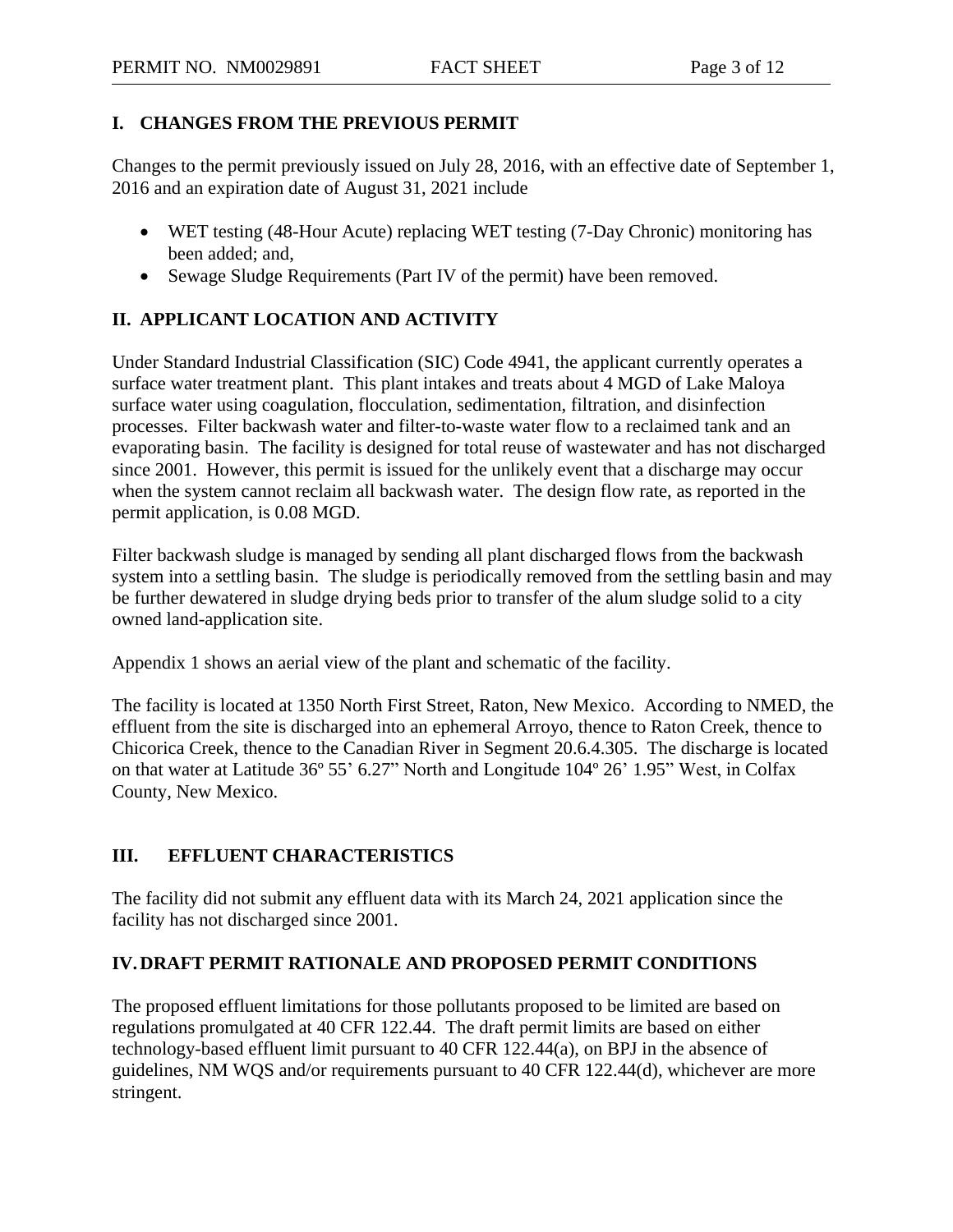A. Technology-Based Versus Water Quality Standards-Based Effluent Limitations and **Conditions** 

Following regulations promulgated at 40 CFR 122.44, the draft permit limits are based on either technology-based effluent limit pursuant to 40 CFR 122.44(a) or on State WQS and requirements pursuant to 40 CFR 122.44(d), whichever are more stringent.

#### B. Technology-Based Effluent Limitations/Conditions

Regulations promulgated at 40 CFR 122.44(a) require technology-based effluent limitations to be placed in NPDES permits based on effluent limitations guidelines where applicable, on BPJ in the absence of guidelines, or on a combination of the two.

- C. Water Quality Based Limitations
	- 1. General Comments

Water quality-based requirements are necessary where effluent limits more stringent than technology-based limits are necessary to maintain or achieve federal or state water quality limits. Under Section 301(b)(1)(C) of the CWA, discharges are subject to effluent limitations based on federal or state WQS. Effluent limitations and/or conditions established in the draft permit are in compliance with applicable State WQS and applicable State water quality management plans to assure that surface WQS of the receiving waters are protected and maintained, or attained.

2. Implementation

The NPDES permits contain technology-based effluent limitations reflecting the best controls available. Where these technology-based permit limits do not protect water quality or the designated uses, additional water quality-based effluent limitations and/or conditions are included in the NPDES permits. State narrative and numerical water quality standards are used in conjunction with EPA criteria and other available toxicity information to determine the adequacy of technology-based permit limits and the need for additional water quality-based controls.

3. State Water Quality Standards

The CWA sections  $101(a)(2)$  and  $303(c)$  require water quality standards to provide, wherever attainable, water quality for the protection and propagation of fish, shellfish, wildlife, and recreation in and on the water, functions commonly referred to as "fishable/swimmable" uses. EPA's current water quality regulation effectively establishes a rebuttable presumption that "fishable/swimmable" uses are attainable and therefore should apply to a water body unless it can be demonstrated that such uses are not attainable.

The general and specific stream standards are provided in NMWQS (20.6.4 NMAC effective September 12, 2018). According to NMED, the facility discharges into an ephemeral Arroyo, thence to Raton Creek, thence to Chicorica Creek, thence to the Canadian River in segment 20.6.4.305 of the Canadian River Basin according to the State of New Mexico Standards for Interstate and Intrastate Surface Waters, 20.6.4 NMAC. The description of this segment is "[T]he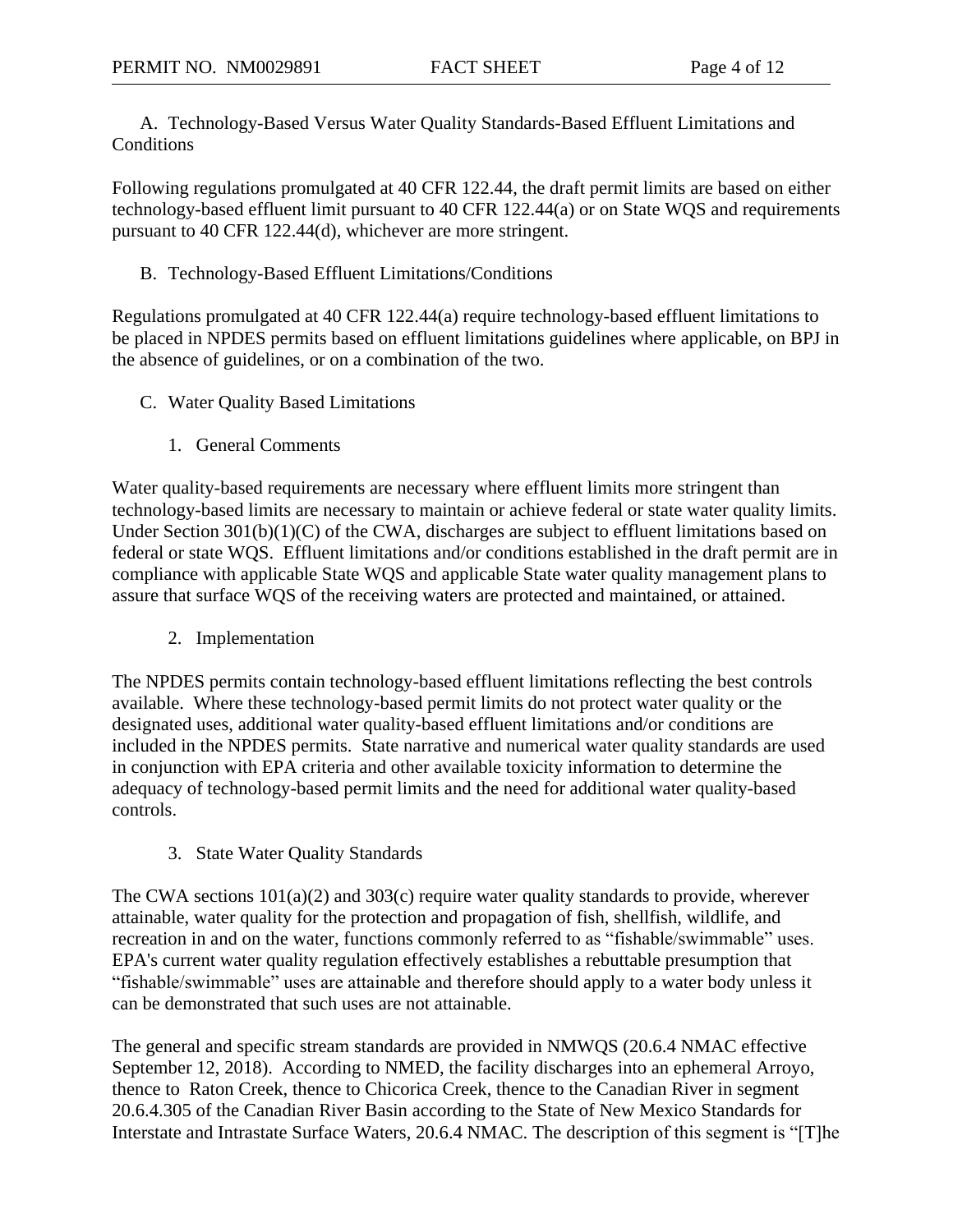main stem of the Canadian river from the headwaters of Conchas reservoir upstream to the New Mexico-Colorado line, perennial reaches of the Conchas River, the Mora river downstream from the USGS gaging station near Shoemaker, the Vermejo River downstream from Rail Canyon and perennial reaches of Raton, Chicorica and Uña de Gato creeks." Raton Creek's designated standards must be applied consistent with the CWA. This segment includes the designated uses of irrigation, marginal warmwater aquatic life, livestock watering, wildlife habitat and primary contact.

4. Permit Action - Water Quality-Based Limits

Regulations promulgated at 40 CFR 122.44(d) require water quality-based, where appropriate, limits in addition to, or more stringent than effluent limitation guidelines (technology based). NM WQS that are applicable for this discharge are based on 20.6.4 NMAC.

For water segment 20.6.4.305 NMAC, there is a specific WQS range for pH, so a pH range of 6.6 – 9.0 is established based on the water segment-specific criteria. The facility has not discharged since 2001. The requirements for monitoring and an effluent limitation for TRC in the previous permit remain in the draft permit. Grab sampling once a week, when discharging, is continued from the previous permit.

The permittee uses aluminum sulfate in its water treatment process. The reasonable potential presented by the submitted data indicates the aluminum concentration in the evaporation pond reclaim water exceeds the water quality standards. The facility has not discharged since 2001. Due to the infrequent nature of the discharge, no aluminum limits will be in the proposed permit. However, the proposed permit requires the permittee to monitor its effluent, when discharging, at a frequency of once a week using grab sampling.

The applicant did not submit data for Total Gross alpha and Tritium, which have been determined by New Mexico as livestock watering criteria. EPA proposes effluent limitations for these pollutants at 15 pCi/l and 20,000 pCi/l respectively. During the period of public notice, if the permittee provides two sets of data for each pollutant, EPA can calculate reasonable potential for these parameters and determine if the limits are still needed in the final permit. The proposed permit requires the permittee to monitor its effluent, when discharging, at a frequency of once per permit cycle using grab sampling.

| <b>Parameter</b> | Issue          | <b>EPA MOL</b> | <b>Daily Max</b>       | Concern                   |
|------------------|----------------|----------------|------------------------|---------------------------|
| Gross Alpha      | No Data $ N/A$ |                | $15 \text{ pCi}/1$     | Livestock Watering        |
| Tritium          | No Data $ N/A$ |                | $20,000 \text{ pCi/l}$ | <b>Livestock Watering</b> |

#### 5. Monitoring Frequency for Parameters

Due to the infrequent nature of the discharge, the previous permit required the permittee to monitor its effluent for Aluminum, when discharging, at a frequency of once/week using grab sampling. Total Gross alpha and tritium shall be monitored as report only once per permit term by grab sample, when discharging. The Gross alpha and tritium monitoring requirements in the previous permit remain in the proposed permit.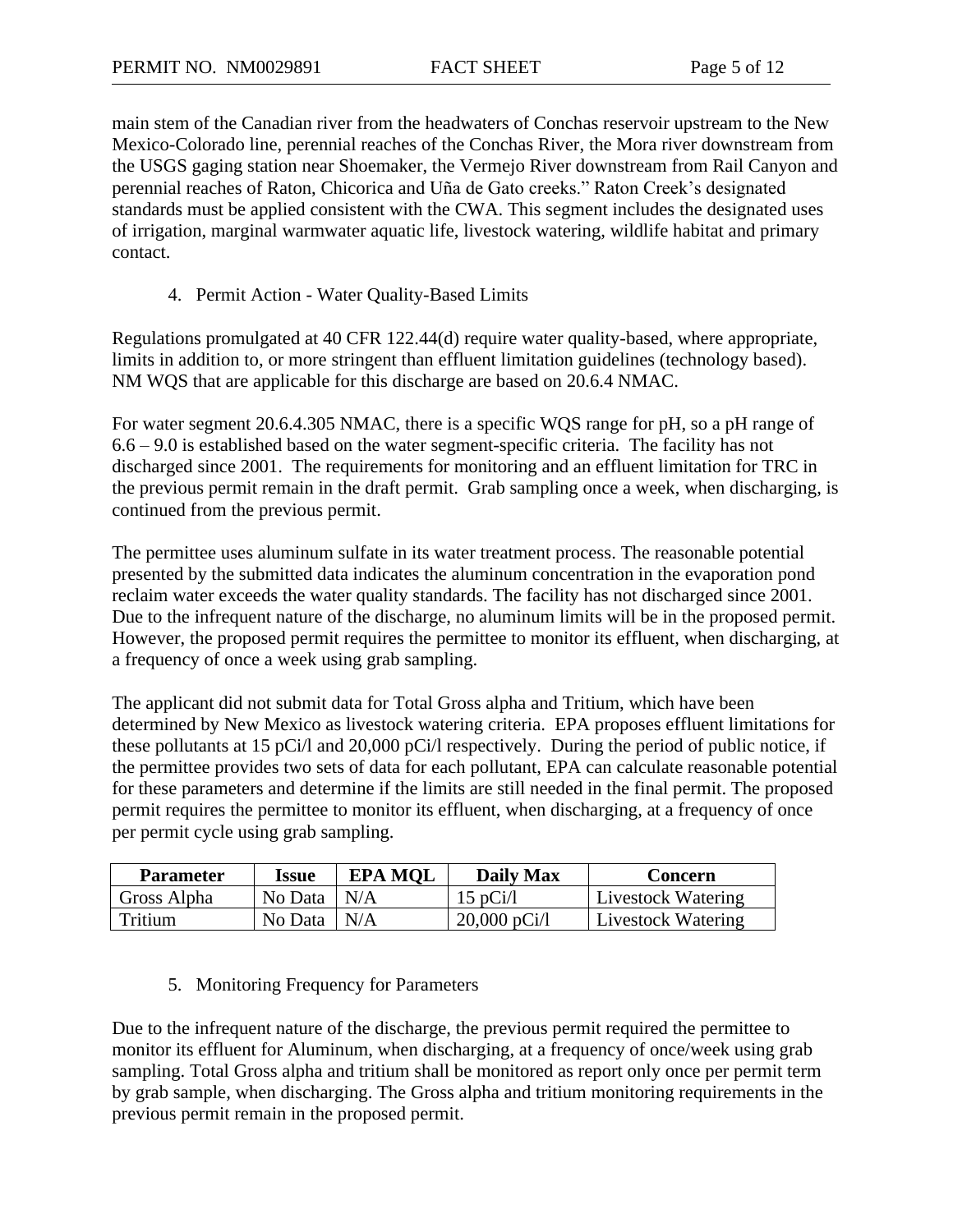#### 6. Whole Effluent Toxicity Requirements

The facility discharges to an ephemeral Arroyo with some flow after some storm events during the year. According to NMED, this waterbody is an ephemeral reach of Raton Creek and the segment closest to the discharge point is the Canadian River in Segment 20.6.4.305. The 4Q3 for the receiving water is zero (0) cfs. Procedures for implementing WET terms and conditions in NPDES permits are contained in the NMIP. Table 11 (page 42) of the NMIP outlines the type of WET testing for different types of discharges. Based on the nature of the discharge, a minor industrial, the design flow of 0.08 MGD, and the nature of the receiving water, ephemeral with the critical dilution of 100%, the NMIP directs the WET test to be a 48-hour acute test using Daphnia pulex at once every 5 years. Since there was no discharge during the existing permit term, data is not available to determine RP.

The proposed permit requires five (5) dilutions in addition to the control (0% effluent) to be used in the toxicity tests based on a 0.75 dilution series. These additional effluent concentrations shall be 32%, 42%, 56%, 75%, and 100%. The low-flow effluent concentration (critical low-flow dilution) is defined as 100% effluent. Discharges shall be limited and monitored by the permittee as specified in Table 3.

During the period beginning the effective date of the permit and lasting through the expiration date of the permit, the permittee is authorized to discharge from Outfall 001 - the discharge to ephemeral reach of Raton Creek of the treatment system aeration basin. Discharges shall be monitored by the permittee as specified below:

#### **Table 3:**

| <b>Effluent Characteristic</b>                          | <b>Discharge Limitations</b> |              | <b>Monitoring Requirements</b> |                    |
|---------------------------------------------------------|------------------------------|--------------|--------------------------------|--------------------|
| WET Testing $(48\text{hr}$ Static Renewal) <sup>1</sup> | 30-day Avg Min               | 48hr Minimum | Frequency                      | $T$ <sub>ype</sub> |
| Daphnia pulex                                           | Report                       | Report       | Once/ 5 $\rm{years^2}$         | Grab               |

<sup>1</sup> Monitoring and reporting requirements begin on the effective date of this permit. See Part II of the permit, Whole Effluent Toxicity Testing Requirements for additional WET monitoring and reporting conditions. <sup>2</sup> The test shall take place between November 1 and April 30. This permit does not establish requirements to

automatically increase the WET testing frequency after a test failure, or to begin a toxicity reduction evaluation (TRE) in the event of multiple failures. However, upon failure of any WET test, the permittee must report the results to EPA and NMED, Surface Water Quality Bureau, in writing, within 5 business days of notification of the test failure. EPA and NMED will review the test results and determine the appropriate action necessary, if any.

## **7. SEWAGE SLUDGE**

40 CFR Part 503 "Standards for the Use or Disposal of Sewage Sludge" regulate sewage sludge that is applied to land, fired in a sewage sludge incinerator and/or placed on a surface disposal site. It includes pollutant limits, requirements for pathogen and vector attraction reduction, management practices, monitoring, recordkeeping, and reporting among other requirements. 40 CFR Part 503 applies to any person or wastewater treatment works that prepares sewage sludge, applies sewage sludge to the land, fires sewage sludge in an incinerator, and the owners and operators of surface disposal sites. Raton Water Filtration Facility is a drinking water plant that does not treat domestic sewages. The requirements established in 40 CFR 503 do not apply to drinking water facilities. EPA proposes to remove Sewage Sludge Requirements (Part IV) in the draft permit.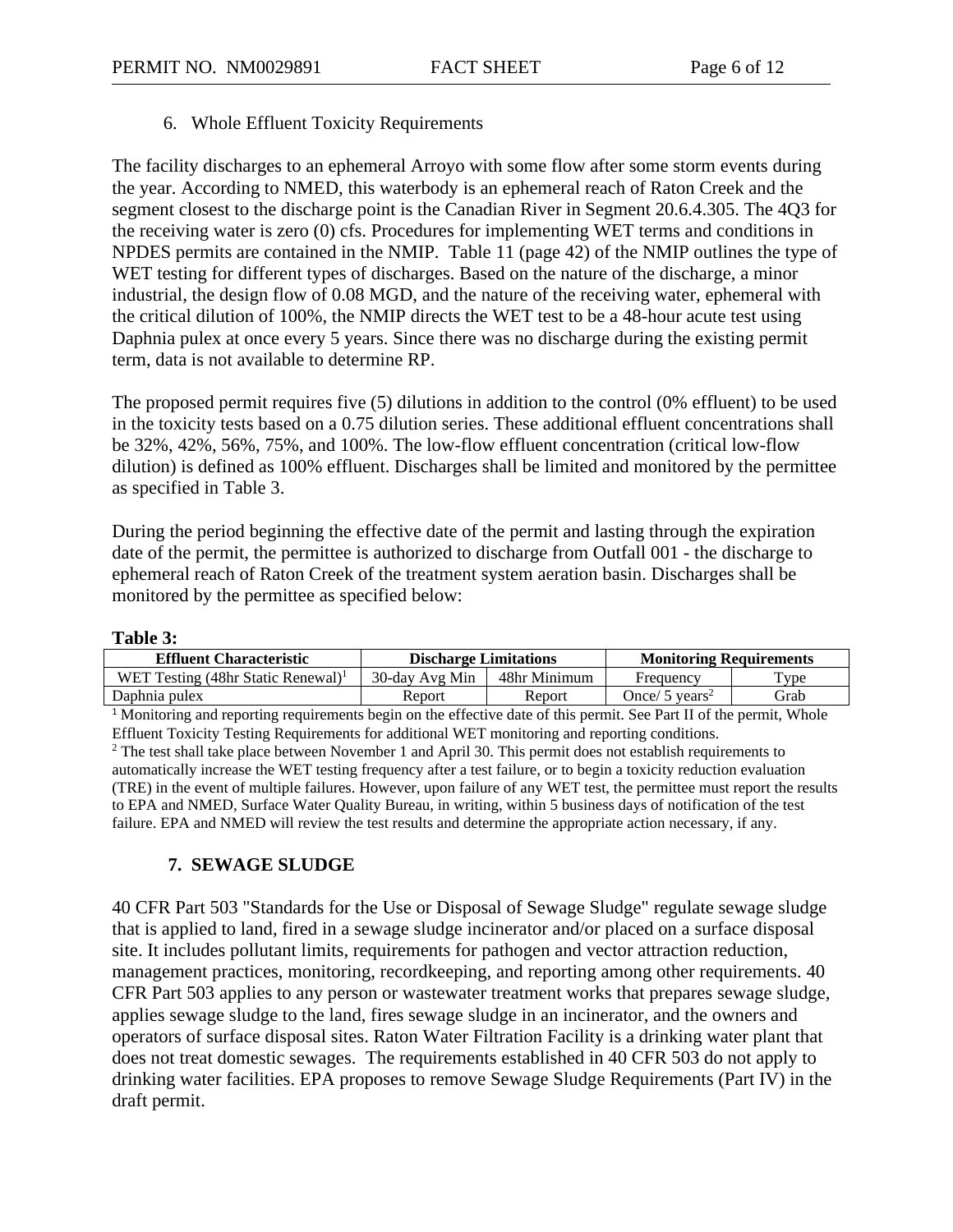## **V. 303(d) LIST**

The receiving waterbody is listed on the current "2018 - 2020 State of New Mexico 303(d) List for Assessed River/Stream Reaches for not meeting the marginal warmwater aquatic life attributed to nutrients for which the suspected sources are animal feeding operations, flow alterations from water diversions, and rangeland grazing. A TMDL has been developed and approved by EPA. The facility has not discharged since 2001. No plant nutrient data from DMR are available for this facility. The Raton WFF is not expected to cause or contribute to the plant nutrient impairment, therefore the TMDL did not assign any WLA to the facility.

## **VI.ANTIDEGRADATION**

The NMAC, Section 20.6.4.8 "Antidegradation Policy and Implementation Plan" sets forth the requirements to protect designated uses through implementation of the State water quality standards. The limitations and monitoring requirements set forth in the proposed permit are developed from the State water quality standards and are protective of those designated uses. Furthermore, the policy sets forth the intent to protect the existing quality of those waters, whose quality exceeds their designated use.

## **VII. ANTIBACKSLIDING**

The proposed permit is consistent with the requirements to meet the Antibacksliding provisions of the Clean Water Act, Section 402(o) and 40 CFR 122.44(1)(2)(i)(B), which state in part, that the interim or final effluent limitations must be as stringent as those in the previous permit, unless information is available which was not available at the time of permit issuance. The proposed permit does not relax any effluent limitations.

## **VIII. ENDANGERED SPECIES CONSIDERATIONS**

According to the most recent county listing available at US Fish and Wildlife Service (USFWS) species report database for Colfax County, NM, website http://ecos.fws.gov/tess\_public/reports/species-by-current-range-county?fips=35007, seven species in Colfax County are listed as endangered (E) and threatened (T): They are the Yellow-billed Cuckoo (T) (*Coccyzus americanus*), the Southwestern willow flycatcher (E) (*Empidonax traillii extimus*), the Mexican spotted owl (T) (*Strix occidentalis lucida*), Piping Plover (*Charadrius melodus*) (T), Black-footed ferret (Mustela nigripes) (E), New Mexico meadow jumping mouse (E) (*Zapus hudsonius luteus*), and Canada Lynx (T) (*Lynx Canadensis*).

In 2001, EPA issued this permit with a "no effect" determination after evaluating the likely effect of this discharge on listed threatened and endangered species. EPA is unaware of any new information, to include comments received during the 2001, 2005,2010, and 2016 permit public comment period that would change EPA's determination of "no effect" of the discharge to listed species and designated critical habitat. As the discharge volume is unchanged, EPA has determined that a re-issuance of this permit will have "no effect" on listed threatened and endangered species and will not adversely modify designated critical habitat.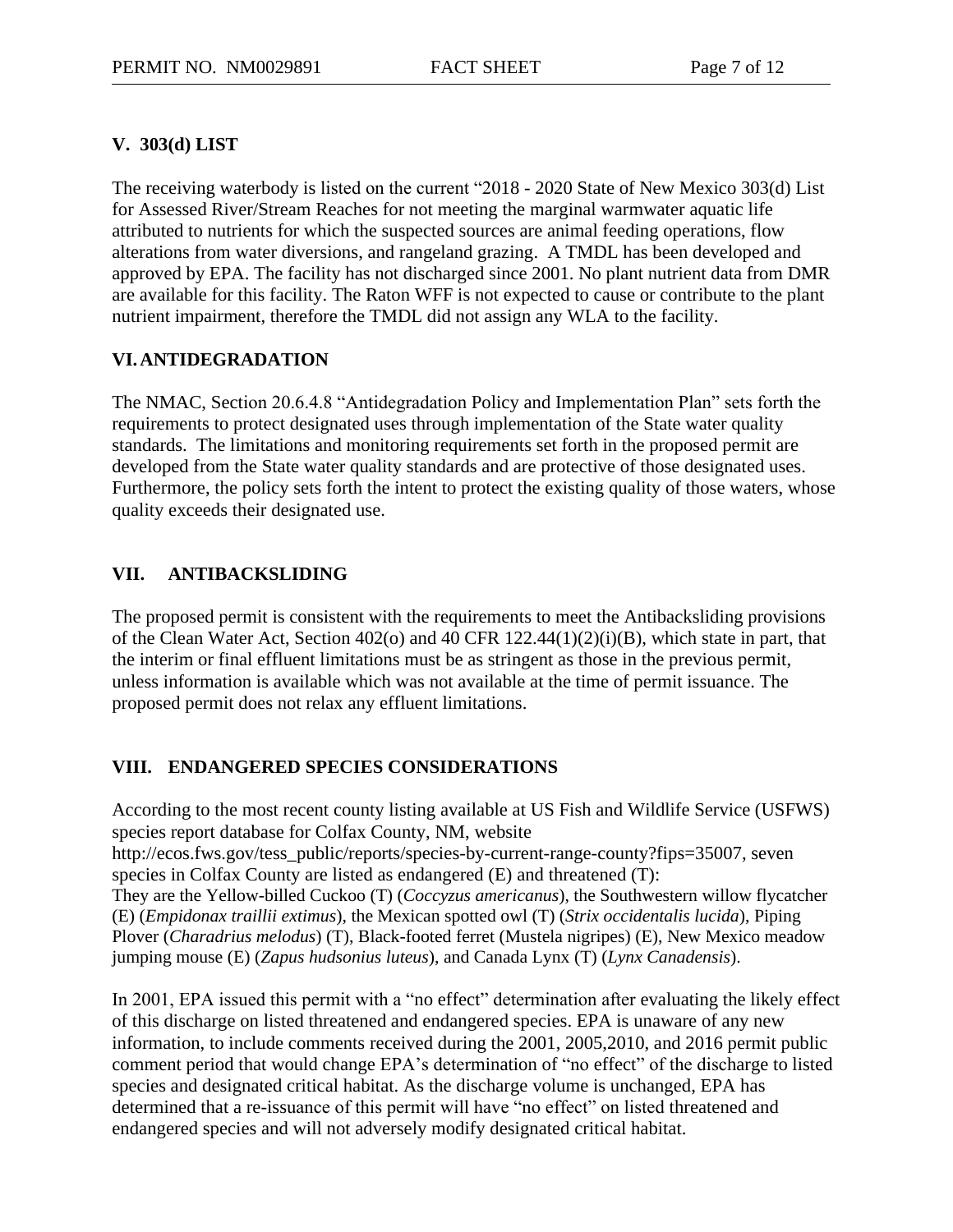## **IX. HISTORICAL and ARCHEOLOGICAL PRESERVATION CONSIDERATIONS**

The reissuance of the permit should have no impact on historical and/or archeological sites since no construction activities are planned in the reissuance.

# **X. PERMIT REOPENER**

The permit may be reopened and modified during the life of the permit if State/Tribal Water Quality Standards are promulgated or revised. In addition, if either the State and/or Tribe develops a TMDL, this permit may be reopened to establish effluent limitations for the parameter(s) to be consistent with that TMDL. Modification of the permit is subject to the provisions of 40 CFR 124.5.

# **XI.VARIANCE REQUESTS**

No variance requests have been received.

## **XII. CERTIFICATION**

The permit is in the process of certification by the State agency following regulations promulgated at 40 CFR 124.53. A draft permit and draft public notice will be sent to the District Engineer, Corps of Engineers; to the Regional Director of the U.S. Fish and Wildlife Service; and to the National Marine Fisheries Service prior to the publication of that notice.

## **XIII. FINAL DETERMINATION**

The public notice describes the procedures for the formulation of final determinations.

## **XIV. ADMINISTRATIVE RECORD**

The following information was used to develop the proposed permit:

A. Application(s)

Application received March 24, 2021.

B. 40 CFR Citations

## §§ 122, 124

B. State of New Mexico References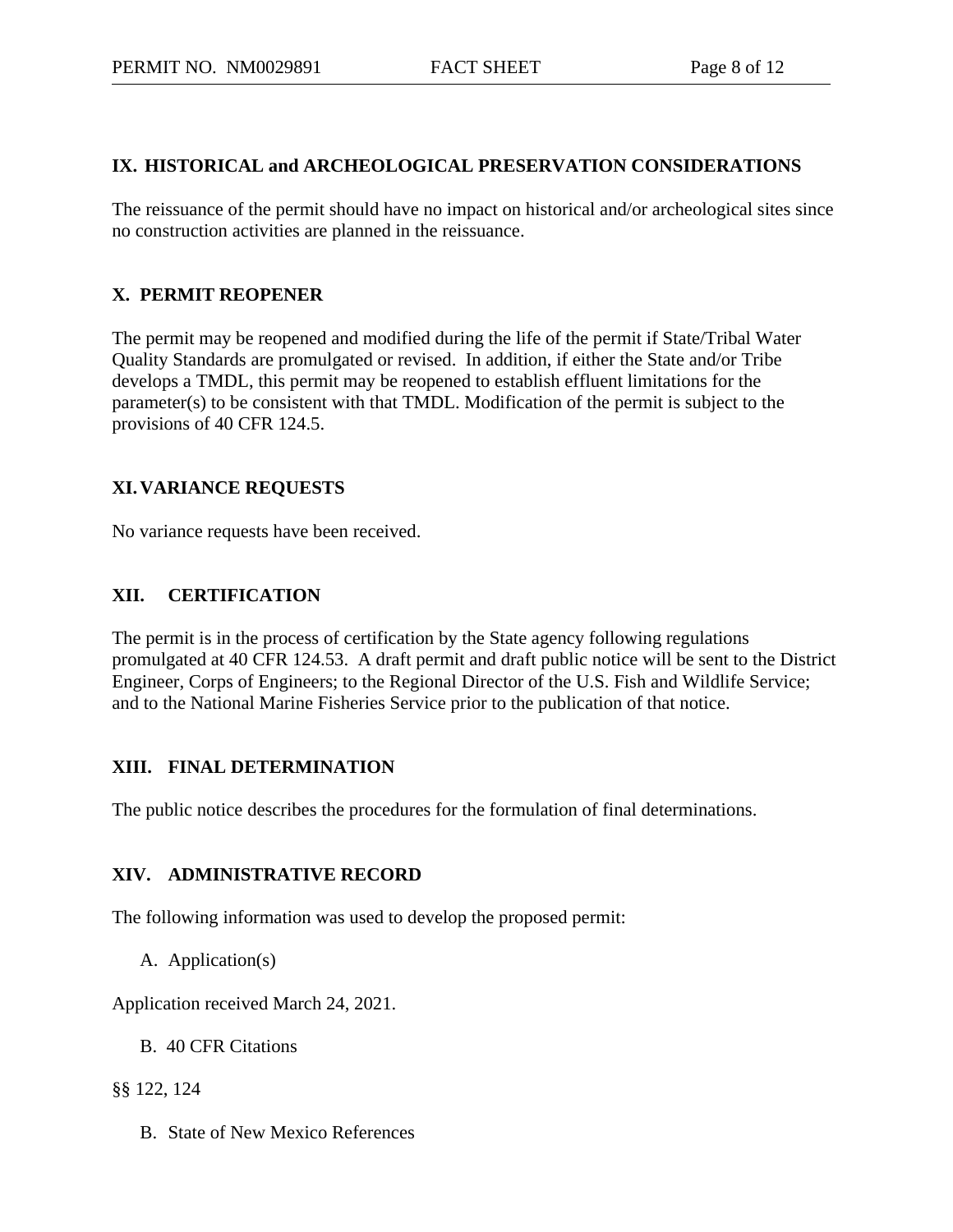New Mexico State Standards for Interstate and Intrastate Surface Water, 20.6.4 NMAC, effective September 12, 2018.

2018-2020 State of New Mexico Clean Water Act Section 303(d)/Section 305(b) Integrated Report.

Procedures for Implementing National Pollutant Discharge Elimination System Permits in New Mexico, 2012.

US EPA Approved Total Maximum Daily Load (TMDL) for the Canadian River Watershed, September 18, 2019.

Narrative Toxics Implementation Guidance – Whole Effluent Toxicity, December 16, 2005.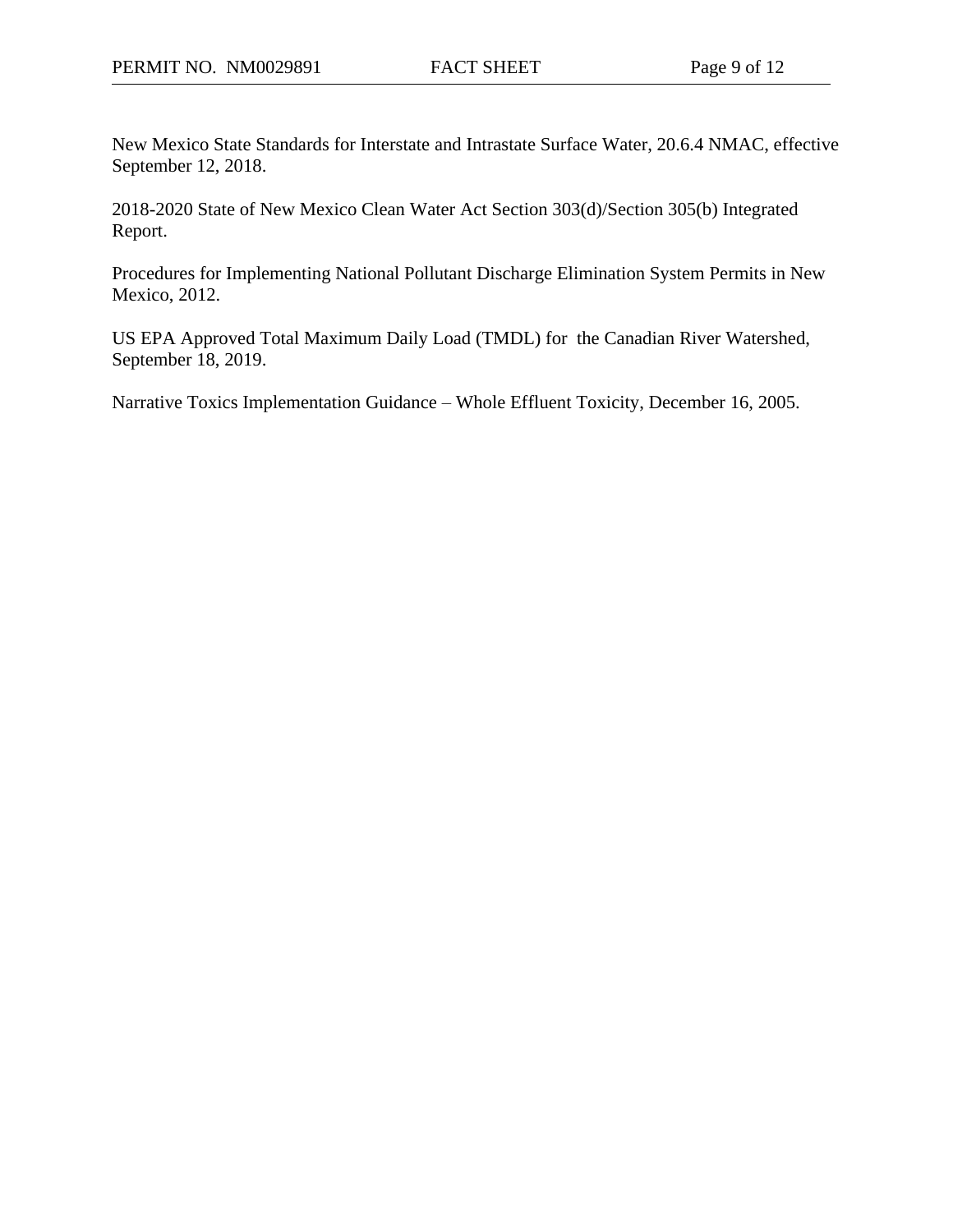

**APPENDIX 1**